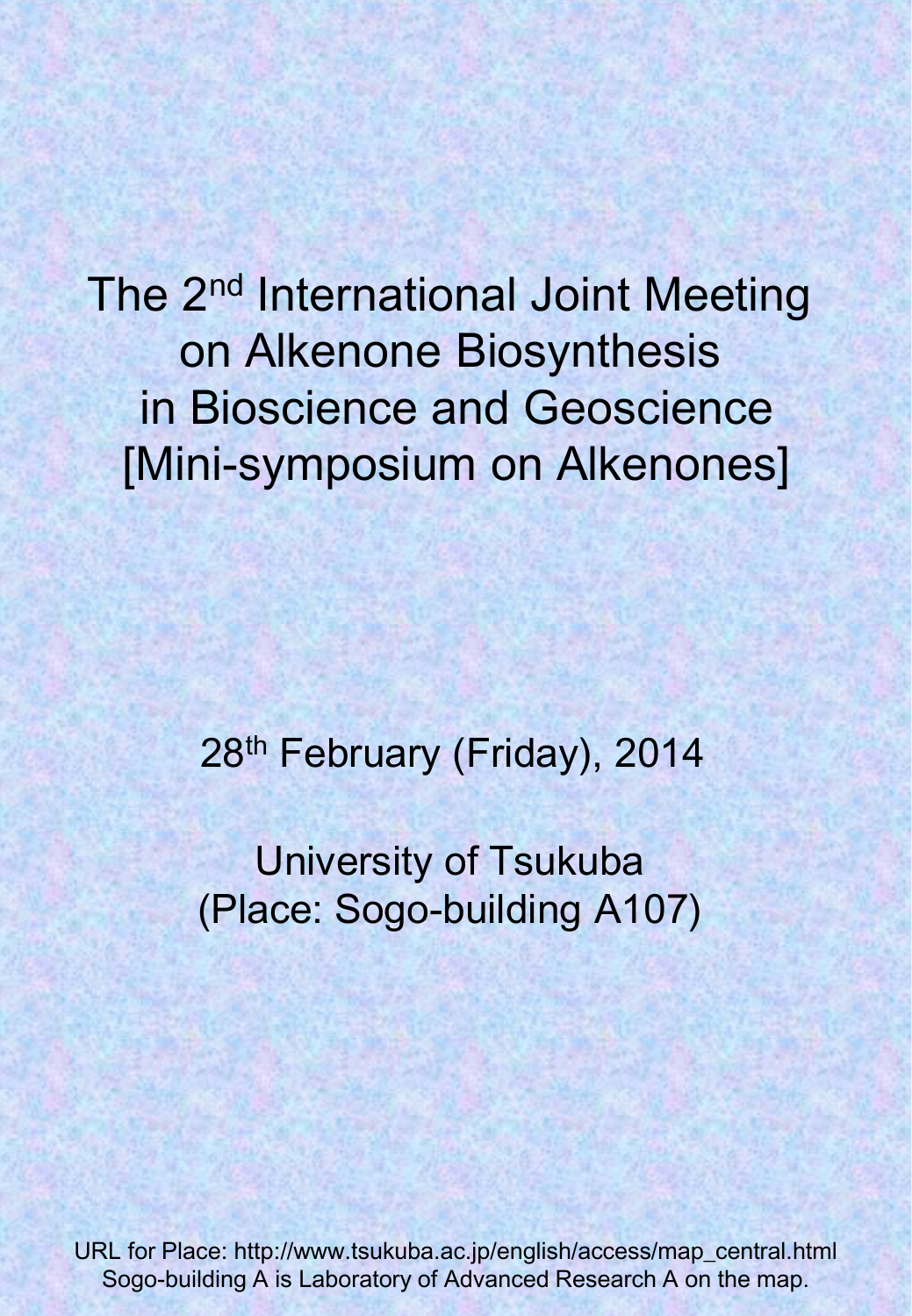## Program

| $9:50 - 10:00$ | <b>Opening remarks</b><br>Yoshihiro Shiraiwa (Professor, University of Tsukuba)                                                                                                                                                                                                                                                                                                                             |
|----------------|-------------------------------------------------------------------------------------------------------------------------------------------------------------------------------------------------------------------------------------------------------------------------------------------------------------------------------------------------------------------------------------------------------------|
| 10:00-10:30    | The latest developments in alkenone geoscience<br>J. Toney<br><b>University of Glosgow</b>                                                                                                                                                                                                                                                                                                                  |
| 10:30-11:00    | Pyrolysis experiments of long chain alkenones and alkenes in<br>Emiliania Huxleyi<br>K. Sawada, R. Abe and H. Nakamura<br><b>Hokkaido Univiversity</b>                                                                                                                                                                                                                                                      |
| 11:00-11:30    | Chemotaxonomic significance of alkenone composition in family<br>Isochrysidaceae.<br>Hideto Nakamura <sup>1</sup> , Ken Sawada <sup>1,3</sup> , Hiroya Araie <sup>2,3</sup> , Yoshirio Shiraiwa <sup>2,3</sup><br><sup>1</sup> Hokkaido University; <sup>2</sup> University of Tsukuba; <sup>3</sup> JST/CREST;                                                                                             |
| 11:30-12:00    | Refining alkenone paleobarometry: Significance of constraint on<br>physiological factors for $pCO2$ estimates<br><b>Osamu Seki</b><br><b>Hokkaido University</b>                                                                                                                                                                                                                                            |
|                |                                                                                                                                                                                                                                                                                                                                                                                                             |
| 12:00-13:30    | <b>Lunch break</b>                                                                                                                                                                                                                                                                                                                                                                                          |
| 13:30-14:00    | <b>CREST/JST Project on alkenone biosynthetic pathway analysis</b><br>in marine Haptophytes.<br>Y. Shiraiwa <sup>1,2</sup><br><sup>1</sup> University of Tsukuba; <sup>2</sup> JST/CREST                                                                                                                                                                                                                    |
| 14:00-14:30    | Analysis of photosynthetic carbon flux into alkenones and<br>polysaccharides in the coccolithophorid Emiliania huxleyia.<br>Y. Tsuji <sup>1,2</sup> , M. Yamazaki <sup>1</sup> , I. Suzuki <sup>1,2</sup> and Y. Shiraiwa <sup>1,2</sup><br><sup>1</sup> University of Tsukuba; <sup>2</sup> JST/CREST                                                                                                      |
| 14:30-15:00    | A big step towards elucidation of Alkenone synthetic pathway in<br>Emiliania huxleyi.<br>N. Ohi <sup>1</sup> , I. Suzuki <sup>1,3</sup> , K. Sawada <sup>2,3</sup> , H. Nakamura <sup>2</sup> , R.K. Bakku <sup>1</sup> , S. Fukuda <sup>1</sup> ,<br>Y. Hanawa <sup>1</sup> and Y. Shiraiwa <sup>1,3</sup><br><sup>1</sup> University of Tsukuba; <sup>2</sup> Hokkaido University; <sup>3</sup> JST/CREST |